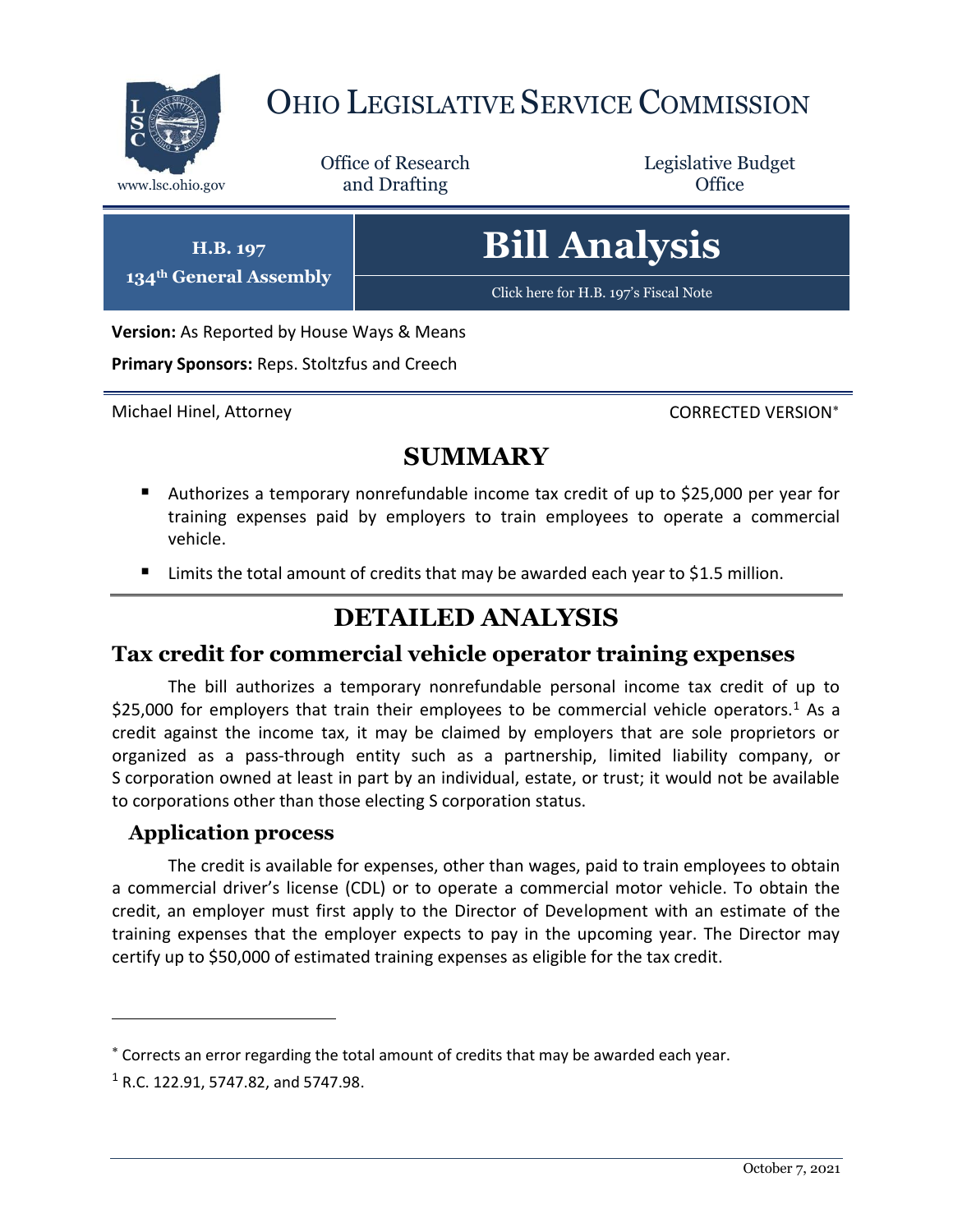Then, in January of the year after the year the expenses are incurred, the employer applies to the Director for the tax credit, which equals one-half of the employer's actual training expenses. The application must include an itemized list of training expenses for each employee that received credit-eligible training. Upon approval, the Director issues the employer a tax credit certificate indicating the amount of the credit. The Director must also notify the Department of Taxation of each certificate issued.<sup>2</sup>

#### **Credit limits**

The maximum credit allowed to any employer per year is \$25,000 (one-half of \$50,000, the maximum amount of certifiable training expenses). The total amount of credits awarded in any year may not exceed \$1.5 million (i.e., 50% of the maximum \$3 million in credit-eligible training expenses the Director may annually certify). However, if, in any year, the amount of credits awarded is less than \$1.5 million, the difference may be carried forward and added to the maximum amount that may be awarded the following year. $3$ 

#### **Carry forward**

The credit is nonrefundable, which means that the credit may not exceed a taxpayer's tax liability in any year. However, if the credit does exceed a taxpayer's liability for a particular year, the taxpayer may carry forward and apply the difference to a future tax liability for up to five years.<sup>4</sup>

#### **Reporting requirements**

Each employer that is issued a tax credit certificate must report to the Director of Development by January 21 of the following year whether any employees whose training is the basis of that credit quit or were fired during the year in which the certificate was issued. The employer must also report the credit attributable to those employees, as well as any other information requested by the Director.

The Director must compile that information and annually report to the General Assembly the number of all such employees reported in that year, the total amount of issued credits attributable to those employees, and any other information the Director determines is necessary.<sup>5</sup>

#### **Application date and rules**

The credit applies to training expenses paid on or after January 1, 2022, but before January 1, 2026.<sup>6</sup>

<sup>4</sup> R.C. 5747.82.

 $\overline{a}$ 

 $6$  R.C. 122.91(B).

 $2$  R.C. 122.91(A) to (C).

<sup>3</sup> R.C. 122.91(B).

 $5$  R.C. 122.91(D).